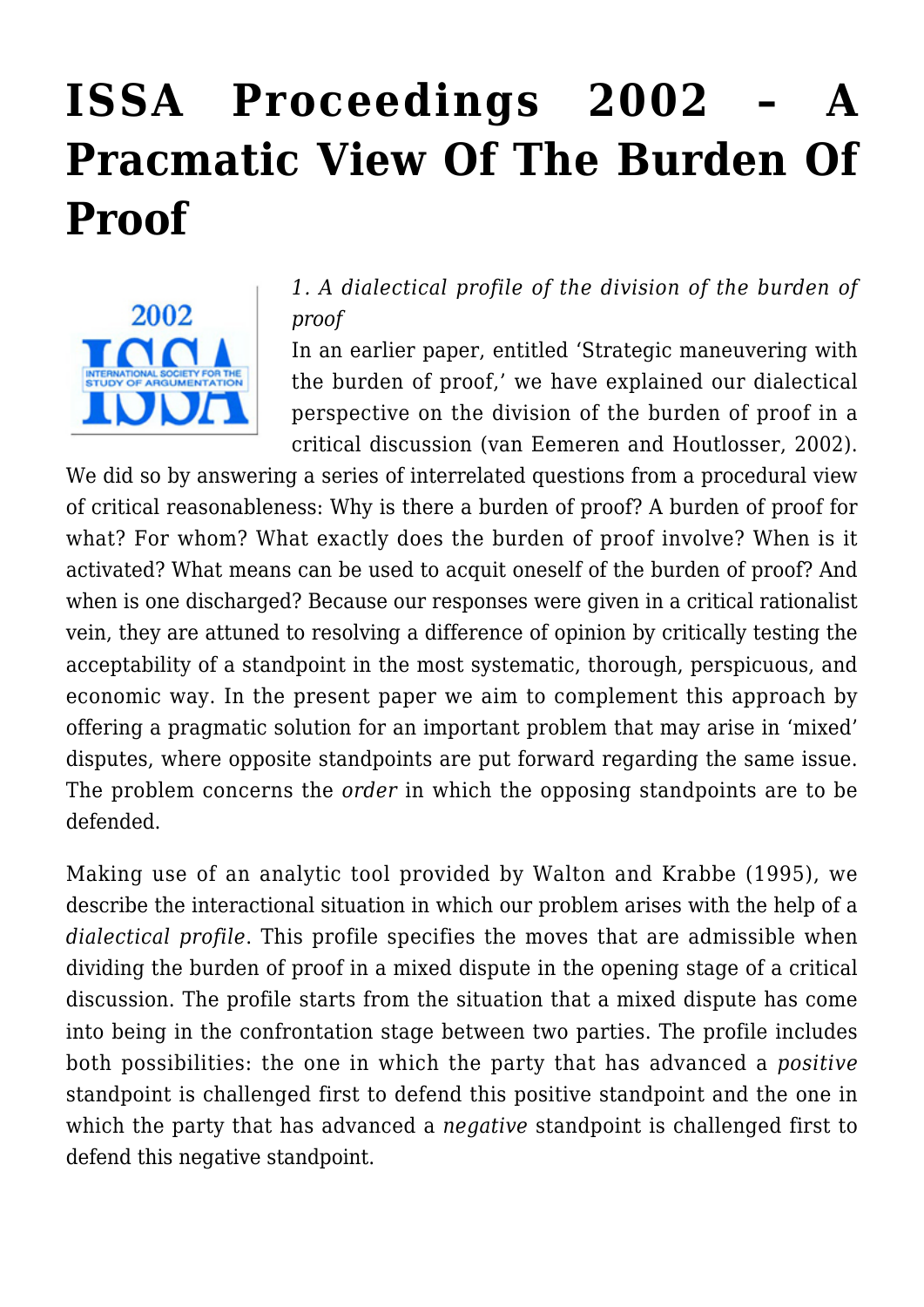[Result of the confrontation stage: S1: +/p; S2: ?/(+/p); -/p; S1: ?/  $(\cdot/p)]$ 



We are here concerned with the interactional situation that comes into being when a party, in response to the other party's challenge (in turn 1), refuses (in turn 2) to defend his standpoint. When asked (in turn 3) why he does not want to defend his standpoint, this party can (in turn 4) challenge the other party to defend his opposing standpoint. As the profile specifies, in such a situation the other party has (in turn 5) two possibilities: either he concedes to begin defending his own standpoint or he rejects the challenge. If the other party rejects the challenge, the first party may (in turn 6) require an explanation why the other party does not want to defend his standpoint. At this point, the other party may (in turn 7) no longer return the challenge, because he has already challenged the first party in his very first move (turn 1). Instead, the other party may initiate a deliberation on the order in which the standpoints at issue are to be defended.

Thus the dialectical profile makes it clear that the problem of establishing the order in which two opposing standpoints are to be defended amounts to a procedural problem concerning who will be the first to assume the burden of proof in a mixed dispute. In the opening stage of a critical discussion, a deliberation may be started over the order in which the defenses should take place, and this deliberation is to be initiated by the party that has started the process of challenging. The dialectical profile also makes it clear why this procedure is so. It is only after the party that has been challenged initially (in turn 1) has returned this challenge (in turn 4), that the order of defense can become pertinent. The order of defense can only be made an issue by the other party in the subsequent turns (turn 5-7).

### *2. Acquiring a burden of proof*

The dialectical profile clearly specifies how and when the order of defense can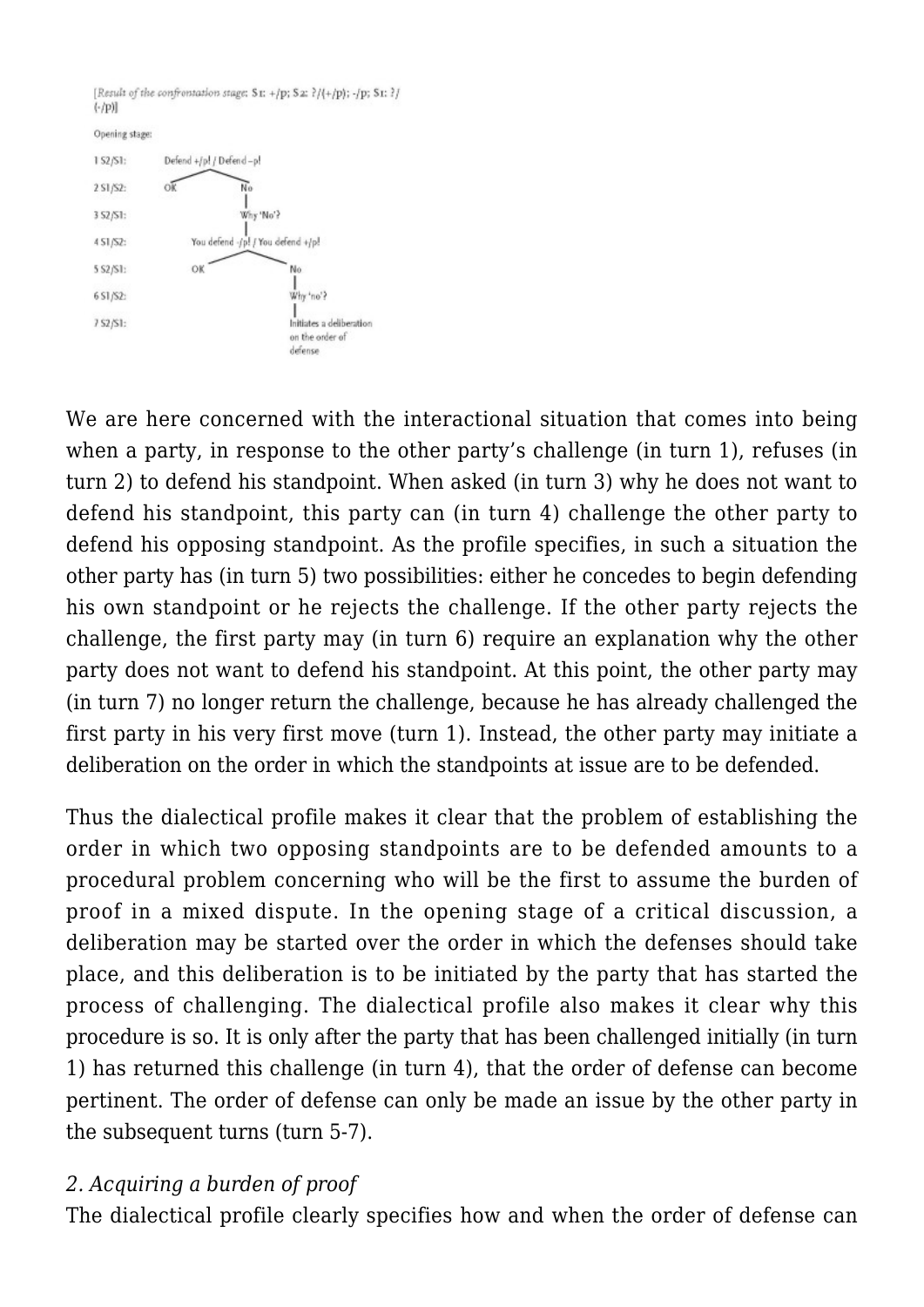become an issue in a mixed dispute, but it does not specify how it can be decided what the order should be. In the various treatments of this burden of proof problem in the scholarly literature on argumentation, various kinds of would-be solutions have been proposed: epistemological, juridical, ethical, etc. In our pragma-dialectical approach we opt for a more general stance. We think that the way in which this problem is to be resolved depends in the first place on the institutional practice or context in which the discussion takes place. The opening stage of a critical discussion is designed precisely to accommodate the kinds of procedures and conventions that are operative in the various institutional practices and contexts. There are practices that are genuinely institutional, such as criminal lawsuits and parliamentary debates, and where fixed procedures determine how issues of order should be decided. There are also practices where no fixed procedures exist, but where nevertheless certain conventional rules are operative that are in agreement with the goals of the practice concerned. In a broader perspective, all everyday verbal interaction can be regarded as institutional in the Searlean sense (1969) that performing speech acts is a form of institutional, rule-governed behavior and specific types of speech acts in specific kinds of exchanges are subjected to specific kinds of conventions. If no genuine institutional procedures are operative in the context in which a discussion takes place, these specific kinds of conventions provide a pragmatic rationale for deciding on issues such as order of defense. In the remainder of this paper, we intend to explain what this *pragmatic rationale* consists of and how it can account for a certain decision on the order of defending when two opposite standpoints are advanced.

We start by presenting first two dialogues in which the parties advance opposing standpoint, and the first speaker requires the second speaker to defend his opposite standpoint first. The standpoint that introduces the issue is represented in *italics*. In the first dialogue, this standpoint involves an implicit accusation: (1)

- 
- 1. S1: My purple vase!
- 2. S2: Yes, what a pity, isn't it?
- 3. S1: *You dropped it!*
- 4. S2: I did not!
- 5. S1: Make me believe you didn't
- 6. S2: I beg your pardon?!
- 7. S1: Why not?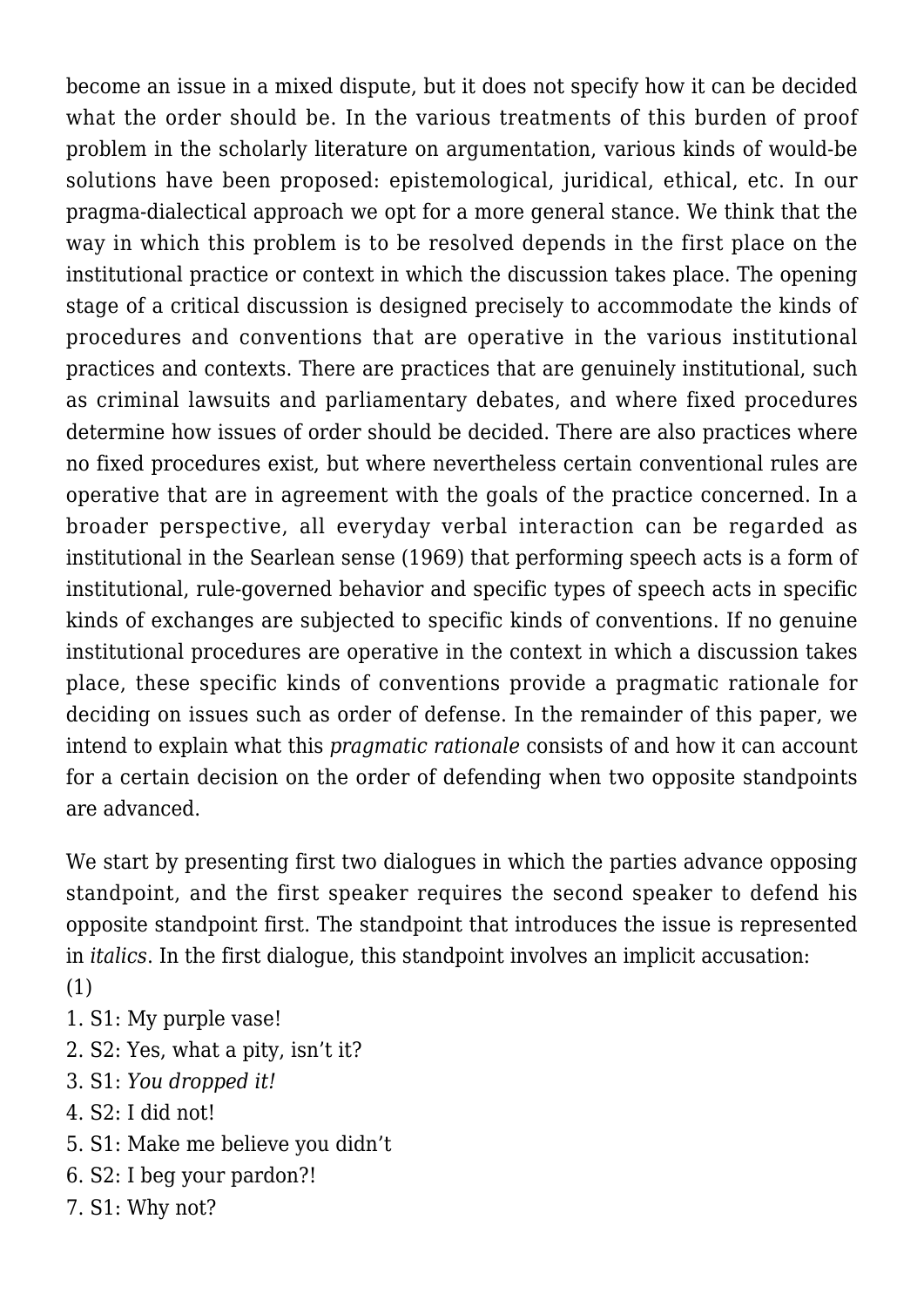8. S2: Well, …

In the second dialogue, the standpoint is an informative assertive: (2)

- 1. S1: Jan is leaving for Warsaw tomorrow
- 2. S2: When exactly?
- 3. S1: *Ten a.m.*
- 4. S2: Is that so?
- 5. S1: Yes, isn't it?
- 6. S2: As far as I know, the train departs every odd hour

In a pragma-dialectical reconstruction of these dialogues as a critical discussion, the dispute can in both cases be characterized as *mixed* because the parties take opposite positions in regard of an issue: in dialogue (1), the issue is whether S2 has dropped the vase; in (2), the issue is whether the train leaves at ten a.m. In both disputes both parties have a standpoint of their own. Consequently, in both cases both parties have an obligation to defend their standpoints**[i]**. There is a problem, however. Temporarily or definitively (we cannot tell), the party whose standpoint is put forward first shifts the burden of proof to the other party, but this shift seems in case (2) more or less legitimate, but certainly not in case (1)**[ii]**. We think that by examining how in ordinary argumentative discourse a burden of proof is acquired and what the pragmatic rationale for attributing such a burden of proof can be, we will be able to explain this difference.

### *3. Relating the burden of proof to the pragmatic status quo*

Reconstructing what people say and intend to convey in argumentative discourse as a series of moves in a critical discussion, as is aimed for in pragma-dialectics, amounts to an explicit analysis of these people's 'dialectical' commitments to certain propositions. Such an analysis can only be achieved if the dialectical commitments of the parties involved in the discussion can be derived from the 'pragmatic' commitments that are inherent in the way in which they have expressed themselves in the discourse, whether explicitly or implicitly. These pragmatic commitments can be traced by making use of insight provided by theories of language use that focus on how mutual obligations are incurred and acquitted in verbal communication and interaction, such as the Searlean speech act theory and the Gricean theory of rational exchanges.

In the first place, Searlean speech act theory and Gricean theory of rational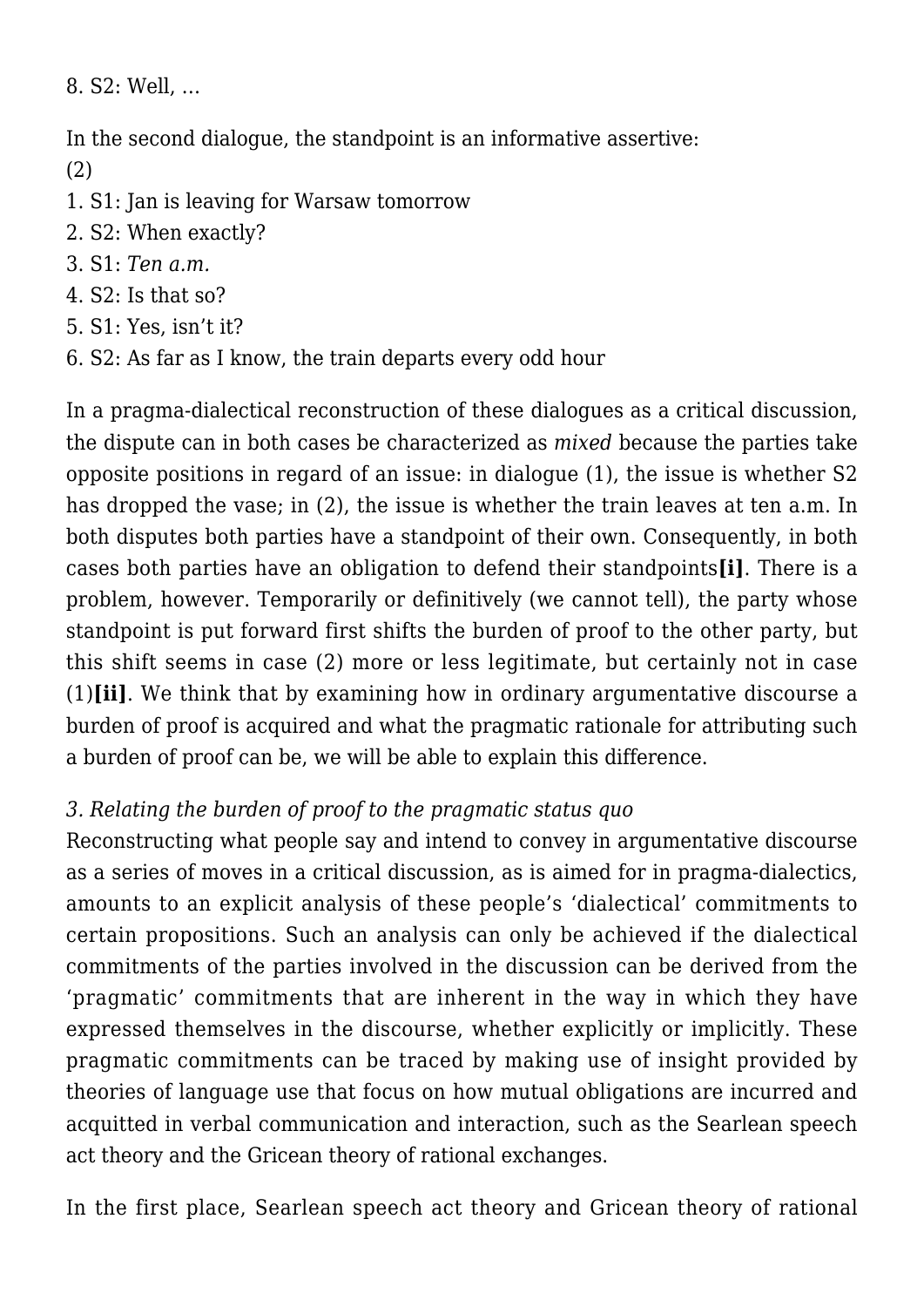exchanges can be called upon in explaining the rationale for attributing certain pragmatic commitments to the participants in argumentative discourse. As Jackson (1995) observes, the Gricean maxims, in particular the Maxim of Quality ("Do not say what you believe to be false or that for which you lack adequate evidence"), support the general presumption that an assertion advanced in the discourse – and in our opinion this also goes for other types of speech acts – is acceptable. According to Jackson, this presumption is cancelled only if the interlocutor (1) has independent reasons to doubt whether the assertion is indeed acceptable or (2) whether the speaker is indeed behaving in a cooperative way, or (3) if the context indicates that the speaker himself deems his assertion less acceptable for the interlocutor (1995: 258). Ullman-Margalit (1983) expresses basically the same idea when she says that from a legal perspective an assertion being 'presumptively acceptable' means that the interlocutor is *entitled to regard it as acceptable***[iii]**.

In our opinion, the presumption of acceptability has an even more fundamental basis in the Interaction Principle. Van Eemeren and Grootendorst (1991) state this principle as a general prohibition against the performance of any speech acts that are not acceptable to the interlocutor. Unlike the Gricean maxims, the Interaction Principle involves a real requirement. A violation of this principle does not encourage alternative interpretations of what is said. On the contrary, such a violation obstructs the normal course of the interaction, and can even lead to sanctions**[iv]**. Anyone who performs a speech act is committed to complying with the requirement involved in the Interaction Principle, and this commitment gives rise to the presumption that the speech act that was performed is indeed acceptable. This presumption is similar to the presumption that motorists that approach a red light will obey the connected traffic rule and stop their car.

Until there are clear indications of the opposite, the interlocutor is thus entitled to regard the speech act performed by the speaker or writer as acceptable. If, however, there are indications that the speaker or writer has *not fully committed himself* to the requirement involved in the Interaction Principle, the situation is different. When, for instance, a speaker makes it known in advance that he anticipates opposition from his interlocutor, and – following up on this – the interlocutor does indeed express opposition to the speech act concerned, then the presumption shifts to the interlocutor. To regain the presumption of acceptability, the speaker has to adduce evidence that his speech act is acceptable after all. In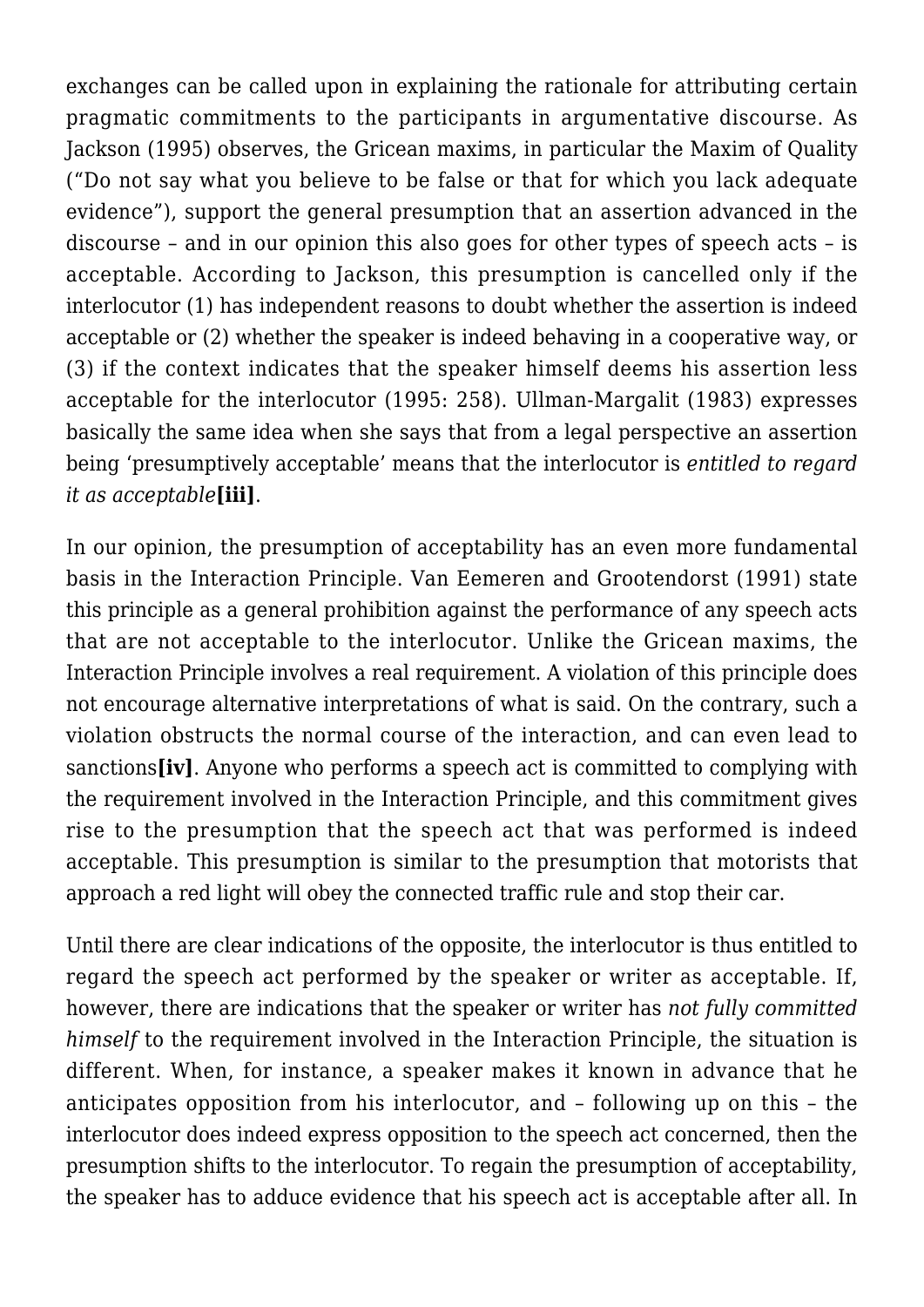other words, he has acquired a burden of proof. Only after the speaker has succeeded in acquitting himself of this burden, the presumption shifts back to his position. If the interlocutor then intends to maintain his opposition, he, in turn, should acquit himself of the burden of proof for his opposite position. This is the only way in which he can regain the presumption for his opposition (see Rescher, 1977).

We think that this analysis can be taken a step further by observing that it is reasonable to let the presumption of acceptability remain with a speaker as long as the speaker's speech act does not go against the prevailing *pragmatic status quo*. This means that his speech act may not be at odds with the set of premises that are mutually shared by the parties involved in the interaction. This set of premises represents the 'pragmatic' status quo because rather than to warranted beliefs or the general state of knowledge in a certain field, as in the 'cognitive' or 'epistemic' status quo, it refers to the list of premises that the particular parties involved in the discourse explicitly or implicitly accept and that define their *interactional relationship* in *the interactional situation at hand***[v]**. The pragmatic status quo is challenged as soon as one of the parties involved performs a speech act that is inconsistent with the shared premises, for example because the state of affairs presupposed by its identity or correctness conditions conflicts with one of more of the commonly accepted premises.

### *4. Violating the pragmatic status quo*

When may a speech act be assumed to be inconsistent with one or more mutually shared premises? We think that Kauffeld's (2002) analysis of the way in which a burden of proof is incurred in every day verbal interaction can be of help in answering this question. In Kauffeld's view, it depends primarily on the nature of the speech acts concerned when people engaged in verbal interaction incur a burden of proof and what the burden of proof involves. This means that the illocutionary point of a speech act and the implications of having made this point in a felicitous way are of decisive importance.

In our view, Kauffeld's account has the merit of complementing concerns with dialectical obligations in ideal situations with a pragmatic concern about the way in which burdens of proof are assumed in everyday verbal interaction. He achieves this complementation by showing how the performance of certain speech acts, i.e., proposing and accusing, can endow the speaker with certain *probative obligations***[vi]**. We think that Kauffeld's approach can be generalized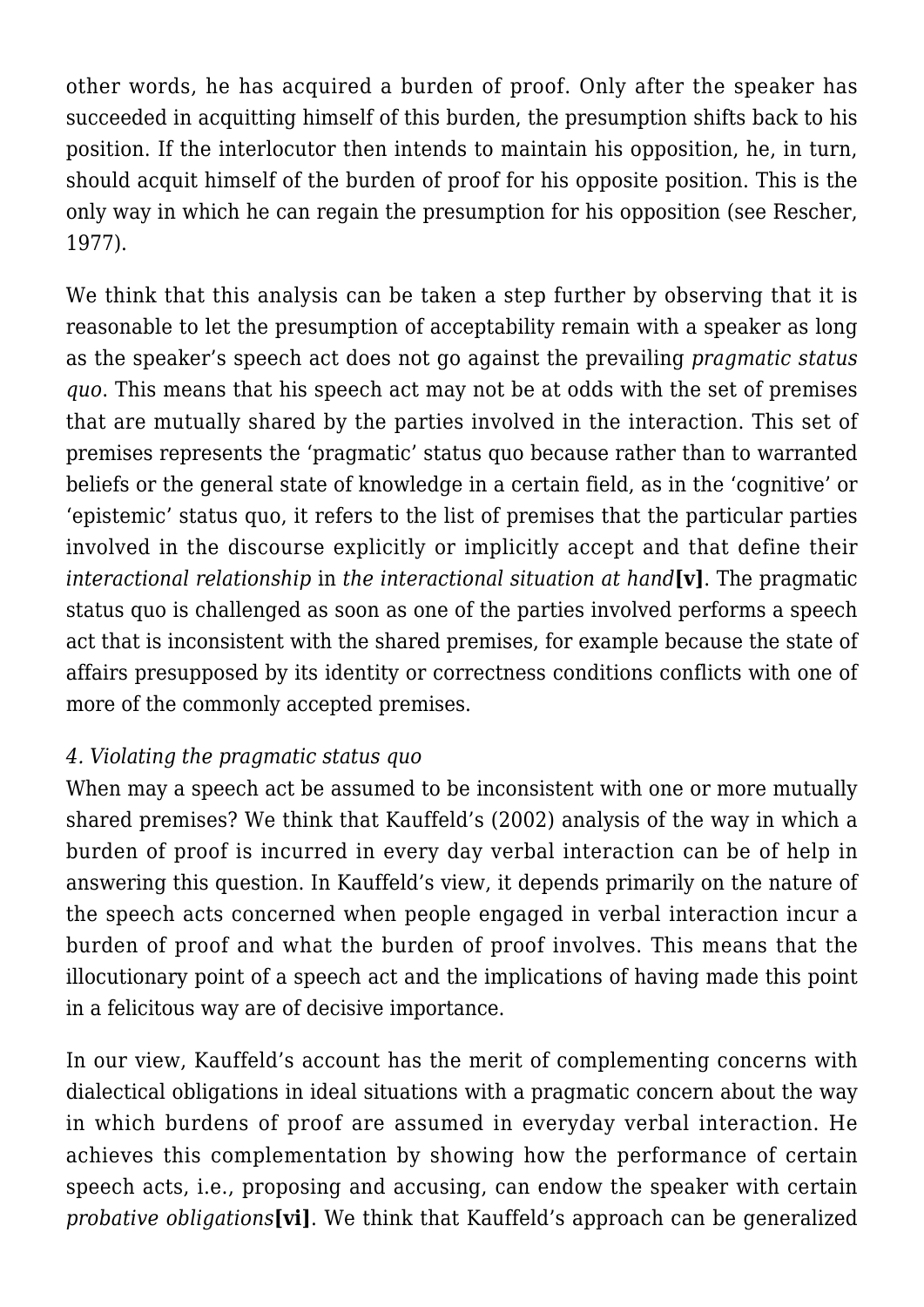and applied to all verbal interaction by means of speech acts. In our outline of how we think such a generalization can be realized, we adapt Kauffeld's idea that certain speech acts may have implications that – possibly or presumably – go against the interlocutor's interests. Our adaptation amounts to taking Kauffeld's idea to mean that a speech act may have implications that go against the interlocutor's view of the interactional relationship between the speaker and the interlocutor encompassed in the present *pragmatic status quo*.

According to our adapted account, a proposal would invite an adjustment of what the interlocutor until then took to be the shared expectation of how the interactional relationship between the communicators should be in the future; an accusation invites an adjustment of what the interlocutor so far regarded as the shared view of the relationship between them. In our conception of a pragmatic status quo, this would mean that both a proposal and an accusation have implications that are likely to be inconsistent with the list of mutually shared premises – or at least with what the interlocutor supposed the list to be.

Searle's taxonomy of speech acts may be of help in determining which types of speech acts may have implications that run counter to the interlocutor's view of his current interactional relationship with the speaker. 'Commissives,' for instance, can generally be expected to have implications that agree with the interlocutor's view of the interactional relationship between the speaker and the interlocutor. 'Directives,' on the contrary, can easily have implications that are in disagreement with the interlocutor's view. As a rule, promises do not introduce actions that the interlocutor will think inconsistent with agreed-upon desirables, but with requests this may quite well be the case. There is at least one class of speech acts in Searle's taxonomy that contains *both* types of speech acts. This is the class consisting of the 'assertives.' Some assertives are designed to provide the interlocutor with information that he did not possess before but that is expected to be consistent with what he already knows, such as 'informing' and 'explaining.' There are also assertives, however, that aim to make the interlocutor accept a view that he did *not* accept before and that cannot be expected to be consistent with what he already accepts, such as 'claiming' and 'accusing**[viii]**.'

### *5. A pragmatic view on deciding the order of defense in a mixed dispute*

Now we have explained what we mean by a *pragmatic status quo* and how we can determine whether or not a speech act may be considered to violate this *status quo*, we return to the problem of the order in which two opposing standpoints are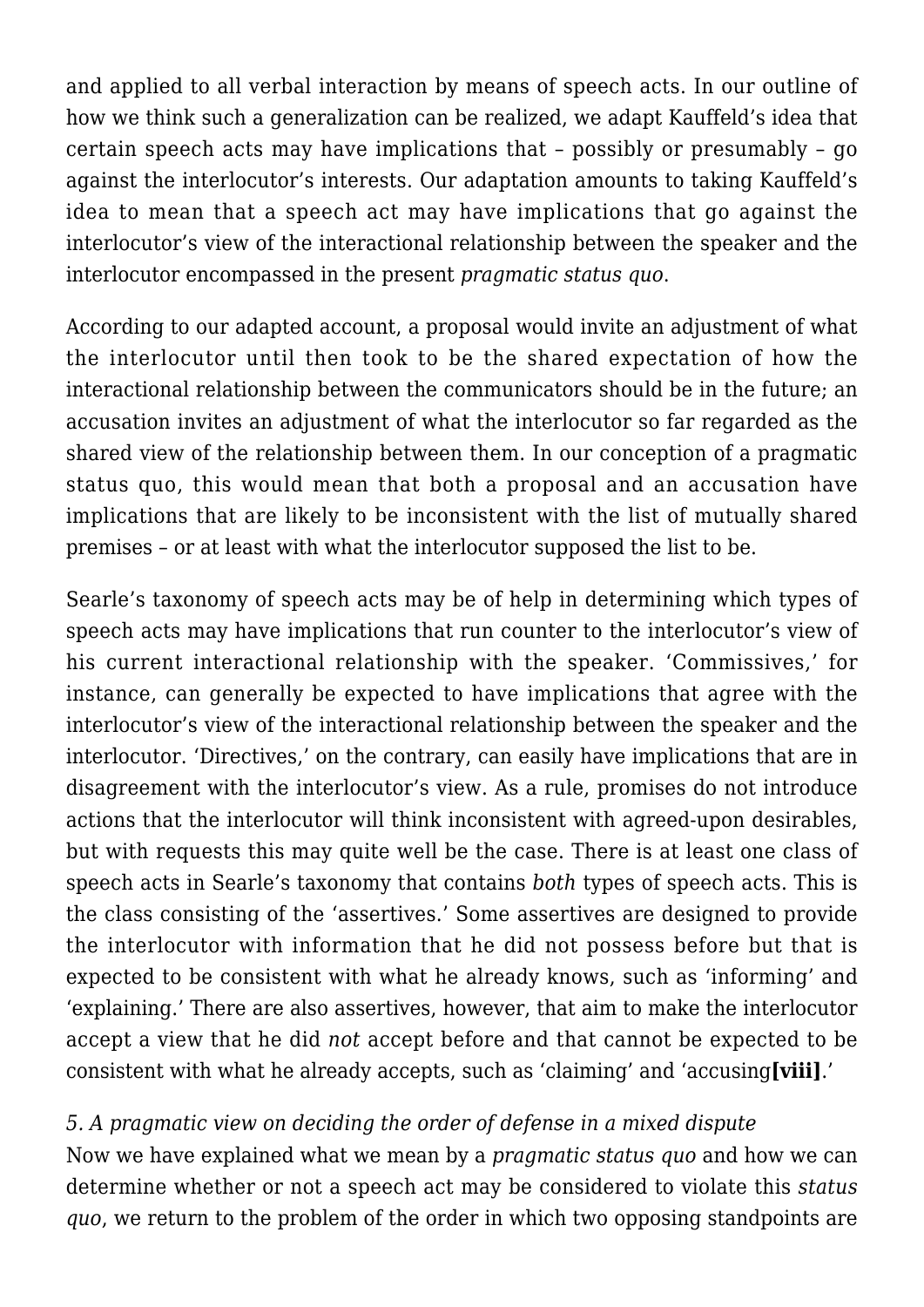to be defended in a mixed difference of opinion.

In the pragma-dialectical view of argumentative confrontation, the speech act that initially introduces the issue can acquire the status of a standpoint in a dispute in two ways: either the person who performed that speech act makes it clear that he anticipates that the interlocutor will not accept this speech act at face value or the interlocutor makes it known that he is not prepared to accept the speech act at face value by performing a counter speech act (see van Eemeren, 1987; Houtlosser, 2002). In the first case, there is no presumption attached to the initial speech act, because the speaker or writer makes it clear from the start that this speech act may go *against the prevailing pragmatic status quo* between him and the interlocutor. In the second case, the speech act concerned initially *has* a presumptive status, because for all the speaker or writer knows – and also for all we know – this speech act *does not violate the prevailing pragmatic status quo*. This presumptive status is, of course, canceled when the interlocutor opposes this speech act with a counter speech act.

Let us assume for a moment that the interlocutor opposes the speaker's initial speech act with a counter speech act not only in the second case we discussed but also in the first situation, in which the speaker has made it clear that he anticipates such opposition. The interlocutor's reaction then agrees completely with this anticipation. Both cases can now be regarded as involving the kind of interactional situation of maximal opposition that can pragma-dialectically be reconstructed as a *mixed dispute*: the two parties have assumed contradictory standpoints and each party has a duty to defend its own standpoint. All the same, there is an important difference between the two interactional situations. In the first case, the standpoint that initiated the dispute has no presumptive status from the start, whereas in the second case it has. And the interlocutor's opposition has a presumptive status in the first case, but not in the second. In the second case it is, after all, precisely the interlocutor's opposition that first challenges the pragmatic status quo that is up to then supposed to prevail.

What are the implications for handling the burden of proof of this discrepancy between these two different interactional situations in a mixed dispute? In 'Strategic maneuvering with the burden of proof' (2002), we have argued for a conception of the burden of proof as consisting in an obligation for a party in a dispute to defend its standpoint if challenged to do so, but we have also argued for the acknowledgement of an additional, procedural obligation that was pointed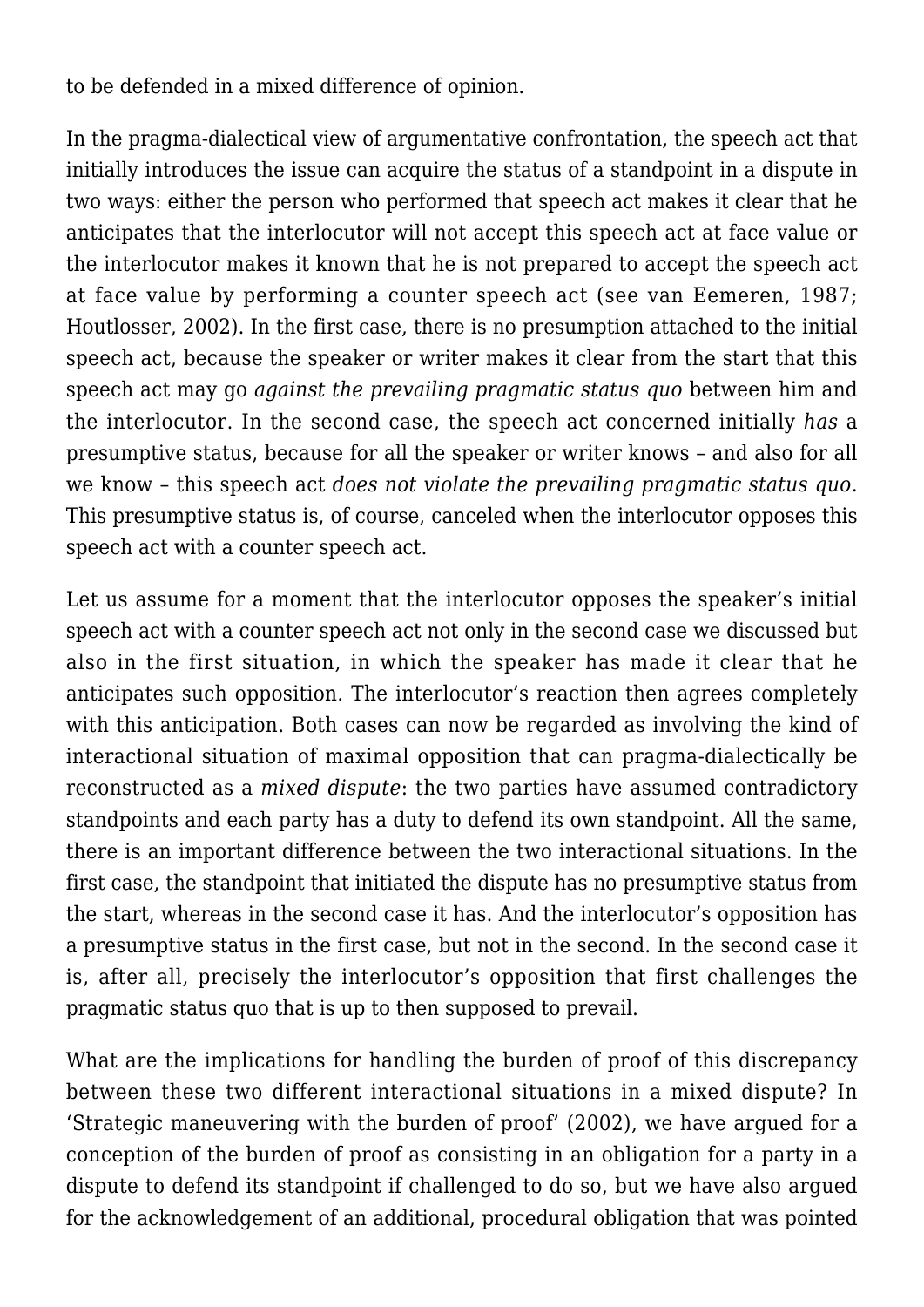out by Hamblin (1970): the burden of initiative. Besides an obligation to defend a standpoint, a *burden of initiative* implies an obligation to defend this standpoint *at this particular juncture* of the discussion. Distinguishing the obligation to defend a standpoint from the obligation to defend it at this particular junction of the discussion allows for the existence of an interactional situation in which a certain party has an obligation to defend a standpoint, but is not required to acquit itself of this obligation now. That is, at a particular juncture, a party that has advanced a particular standpoint does not have the burden of initiative**[ix]**.

It is precisely the additional obligation of having the burden of initiative that we just emphasized which makes for the difference in the burden of the parties in the two cases we just discussed. In the first case, the speaker has both an obligation to defend *his* standpoint and an obligation to start the defense. In the second case, he does have an obligation to defend his standpoint, but not an obligation to defend it immediately. He is only required to defend his standpoint after the interlocutor has defended his standpoint. Whereas the *order* in which the two standpoints are to be defended coincides in the first case with the order in which they have been put forward, in the second case it does not. The latter of the two dialogues we presented at the beginning of our paper is, not coincidentally, an example of the interactional situation in the second case:

(2)

- 1. S1: Jan is leaving for Warsaw tomorrow
- 2. S2: When exactly?
- 3. S1: Ten a.m.
- 4. S2: Is that so?
- 5. S1: Yes, isn't it?
- 6. S2: As far as I know, the train leaves nine twenty

The first speaker's assertion (in turn 3) has acquired the status of a standpoint because of the second speaker's opposition (in turn 4). Nevertheless, the presumptive status of the first speaker's assertion is preserved because at the stage in which it was performed there were no indications that he performed a speech act that could be regarded as going against the prevailing pragmatic status quo; consequently, this speech act cannot bestow a burden of initiative on him. First, the interlocutor should justify his opposition. Once he has done so, the first speaker's assertive looses its presumptive status and this speaker is obliged to accept the burden of initiative. Then he cannot escape any longer from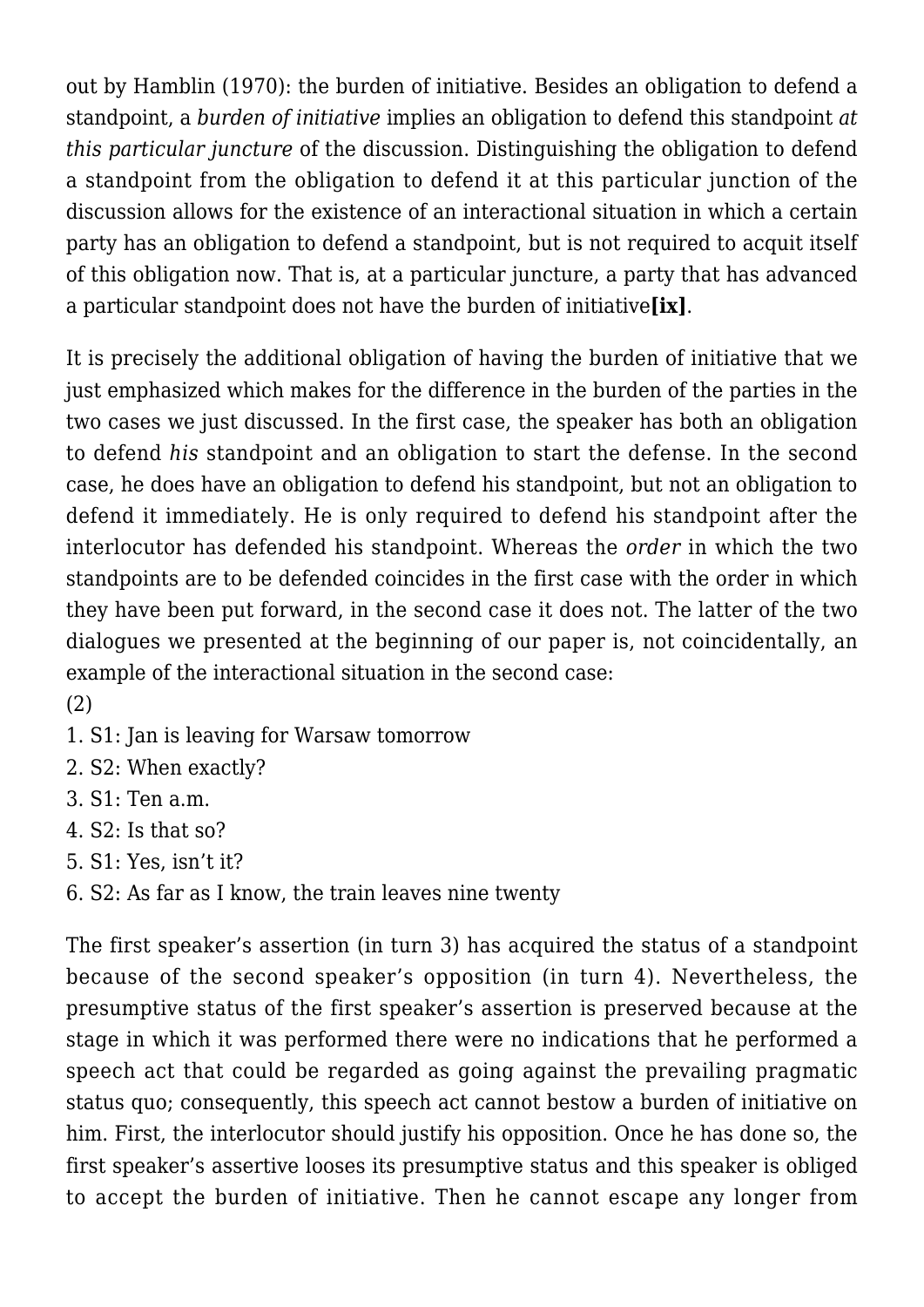defending his assertive against the interlocutor's opposition.

## *6. Conclusion*

In this paper we have given substance to our pragmatic view of the burden of proof. Our claim was that a burden of proof is incurred as soon as a speech act goes against a prevailing pragmatic status quo. The concept of a pragmatic status quo can be specified in terms of a list of premises that are explicitly or implicitly accepted by the people who are having a dispute and define their current interactional relationship. Criteria for determining whether or not a burden of proof is incurred can be established by exploiting the idea that the performance of particular types of speech acts may have implications that go against the interlocutor's view of this interactional relationship. Decisions on the order in which two opposite standpoints must be defended can be justified by giving a truly pragmatic interpretation of the burden of proof concept that differentiates between a conditional obligation to defend a standpoint and a burden of initiative.

## **NOTES**

**[i]** In a critical discussion, advancing a standpoint implies assuming a conditional obligation to defend the position expressed in that standpoint. When two opposing standpoints are advanced by different parties, both parties are required to defend their position.

**[ii]** In (2) it would indeed have been odd if S2 would in turn 6 have said that S1 should first prove that the train leaves at ten a.m.

**[iii]** In the law, the notion of presumption is applied to situations in which something is an 'impending issue.' What to do, for example, when someone has been absent for more than seven years: Should this person be declared dead or not? For legal purposes, it is then presumed that this person is dead. Ullman-Margalit (1983: 148) emphasizes this feature when she says that "[p]resumption entitles deliberators to make an assumption that they are otherwise not entitled to make." Jackson's use of the notion of presumption conforms to the legal use on the condition that the acceptability of a speaker's assertion can be considered an 'impending issue.' What to do when someone has said something: Accept it or not? The presumption is: accept, unless there is something that weighs against it.

**[iv]** The Gricean maxims, which are Jackson's basis for the presumption of acceptability, are not rules in the same sense. Unlike violating a "real" rule, violating a maxim does not lead to any sanctions but to an interpretation of the speaker's meaning that is different from the literal 'utterance meaning' (assuming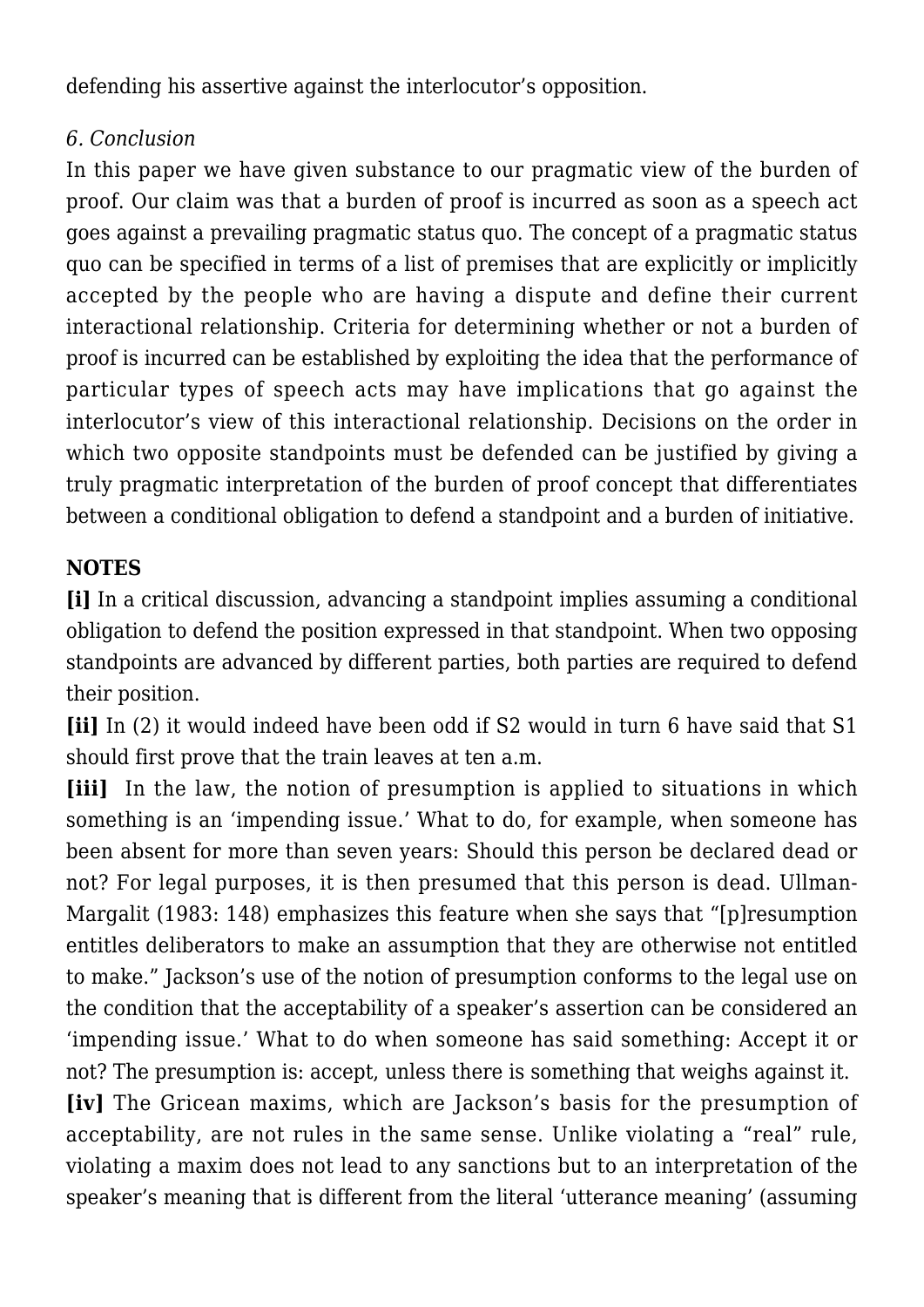the Cooperation Principle still applies). Thus, in a Gricean perspective, the fact that the Maxim of Quality is not violated does not warrant the conclusion that what the speaker asserts is presumptively acceptable. Given that none of the other maxims are violated either, and, again, the Cooperation Principle still holds, it is only warranted to conclude that nothing else was meant than was literally said.

**[v]** What Rescher (1975) and others have called a 'cognitive status quo' (or 'epistemic status quo') is in fact subsumed in our concept of 'pragmatic status quo.' The concept bears some relation to Walton & Krabbe's (dialectical) concept of 'dark-side commitments.'

**[vi]** "[I]n many kinds of illocutionary act, S does not, at least not typically, engage a larger obligation to provide, on demand, reason and evidence vindicating the truth and adequacy of her primary utterance. […] But, other things being equal, where S makes a proposal or levels an accusation, she cannot responsibly dismiss an addressee's demand for proof" (Kauffeld 2002, italics by the author). For empirical confirmation of this theoretical observation in as far as it concerns 'accusing,' see van Eemeren, Garssen and Meuffels (2003).

**[vii]** In his analysis of proposing, Kauffeld claims that the major reason for having to justify an act of proposing is that the one who proposes something is supposed to have good reasons for what he proposes and if he aims at having his proposal accepted he should inform the interlocutor of these reasons. In his analysis of accusing, Kauffeld suggests that a major reason for having to justify an act of accusing is that the accused party has a right to deny the accusation and can only do so properly if the accuser has provided reasons for his accusation.

**[viii]** The declaratives, in particular 'language declaratives' such as definitions and specifications, are likely to be open to the same problem, just as the 'expressives.'

**[ix]** This is, in fact, a different way of making Rescher's well-known distinction between an I(nitial)-burden of proof and an E(vidential) burden of proof.

#### REFERENCES

Eemeren, F.H. van (1987). For reason's sake: Maximal argumentative analysis of discourse. In F.H. van Eemeren, R. Grootendorst, J.A. Blair & C.A. Willard (Eds.), *Argumentation: Across the Lines of Discipline. Proceedings of the Conference on Argumentation 1986* (pp. 201-215). Berlin: Walter de Gruyter.

Eemeren, F.H. van, Garssen, B., & Meuffels, B. (2003). *"I don't have anything to prove here": Judgements of the fallacy of shifting the burden of proof*. (This